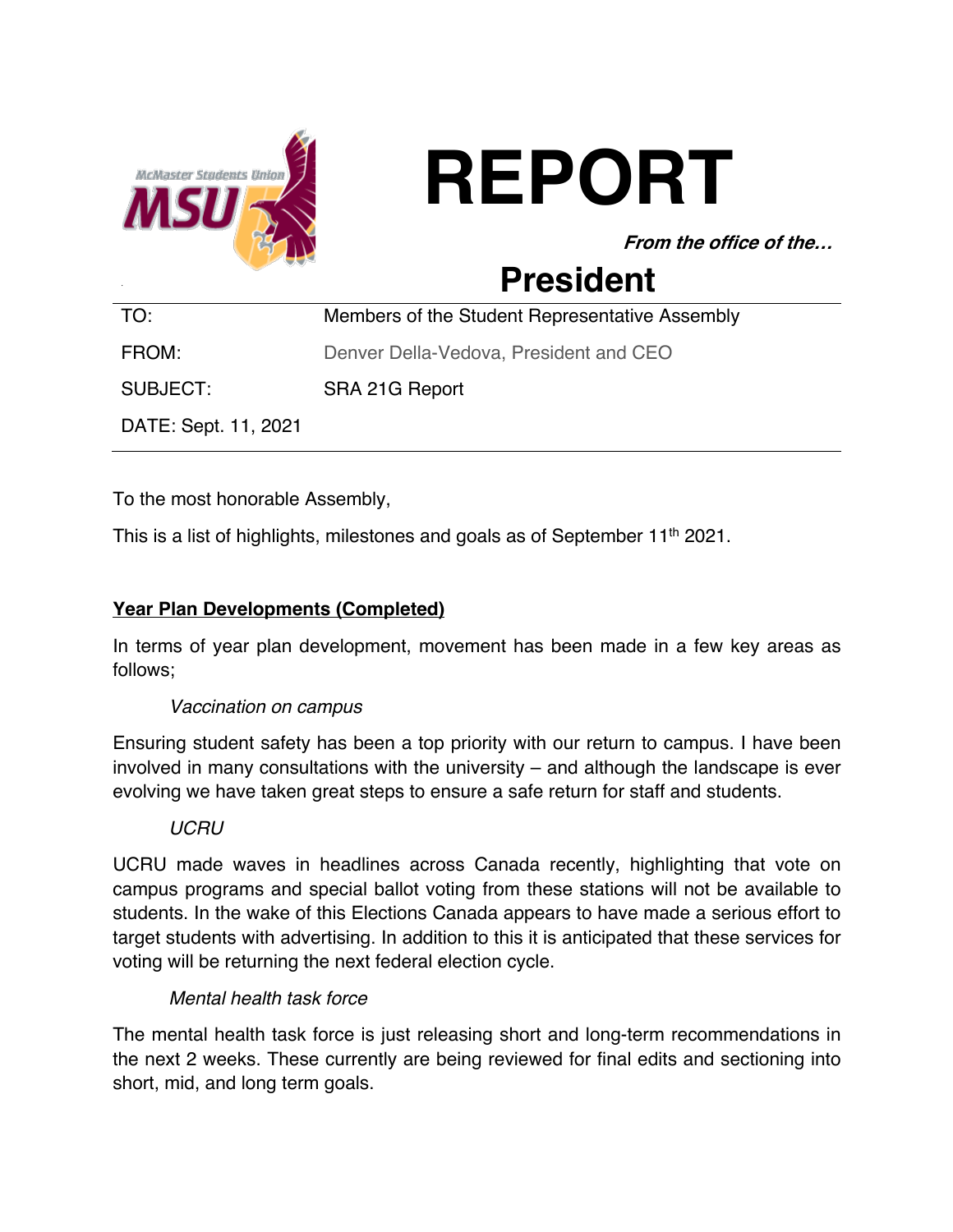#### *Level II welcome*

Level II welcome will have occurred by the time you folks read this. My hope is that it will be a large success. Based on programming it should be a fun packed day, with registration currently open for students

#### *Educational supports*

I have been in conversations with Kim Dej regarding the supports students will receive re-entering in person courses after such a long time away from in person learning. The university has put out messaging of empathy and support to instructors, with several different strategies and unique supports based upon program/course.

## *Clubs Advisory Council*

CAC is just beginning now. I have had several conversations with Jenna and Nicole our new club's assistant about the scope and function of CAC this year. Things seem to be well suited to start strong and more effectively utilize this group as I had highlighted in my year plan.

#### *MSU A2L*

An MSU A2l is in the works at the time of writing this. Thus far I have consulted with our IT and comms departments on feasibility from our side, as well at McPherson and some folks at the university regarding permissions (Kim Dej and UTS). With these completed, things look promising to launch an avenue tab for the MSU after a proposal is created to show involved parties.

#### *MSU x Archway*

In line with the MSU A2L page we are also looking at developing a teams channel via archway to connect with first years. The aim of this will be to target a demographic we have typically struggled to engage with on social media and make them more aware of our events/ the offerings of campus events.

#### **Past Events, Projects, & Activities**

#### **Meetings of note**

*Many of the following are outlines of ongoing conversations that will develop into more actionable items as the year progresses. This is not a summary of all meetings but rather highlights.*

*Sean Van Koughnett/David Farrar*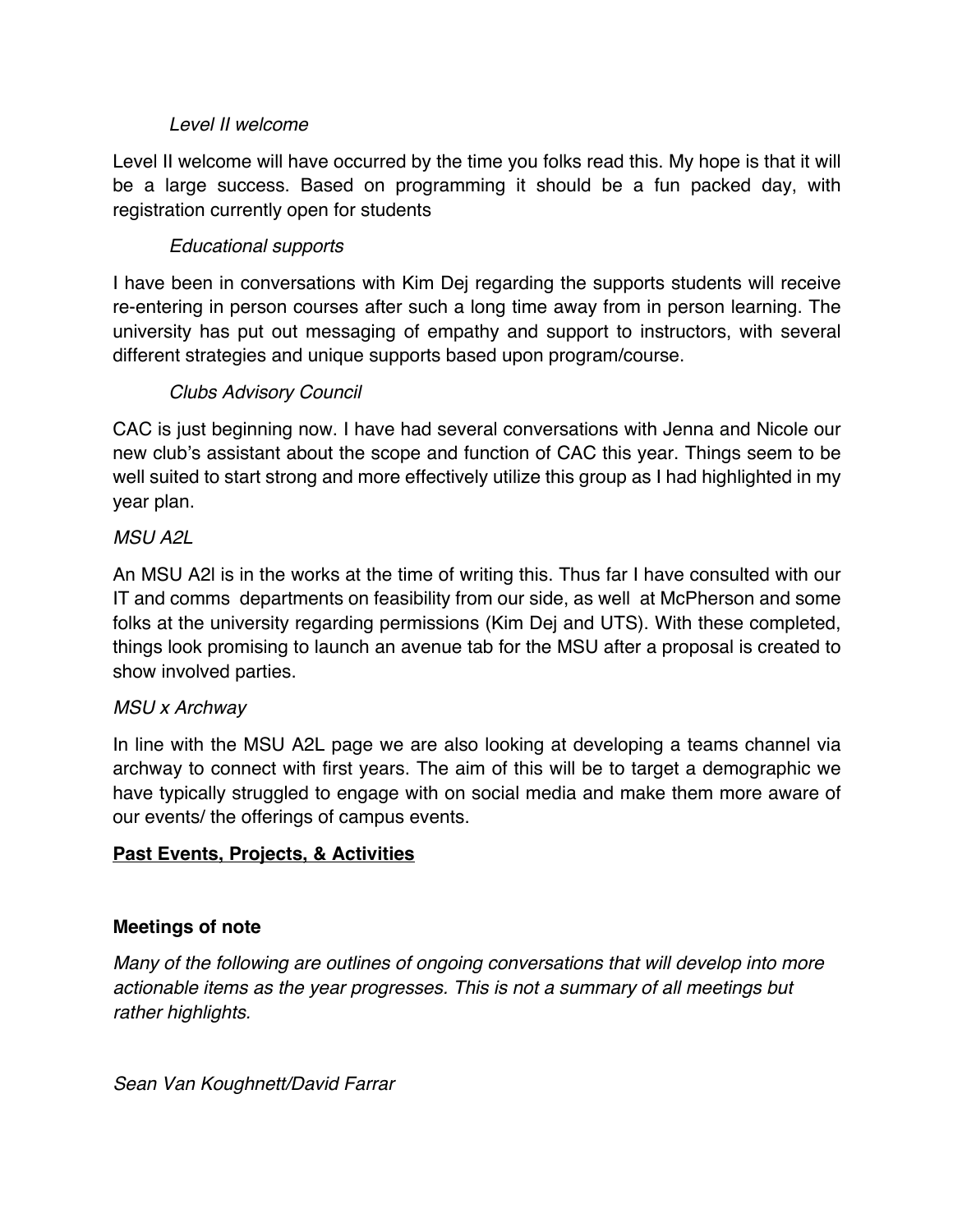I have had several conversations with Sean, David and other folks regarding vaccination on campus. We have been working towards a safe campus while being cognizant of student habits, logistics, and the potential pain points of mandatory vaccination. By and large this policy has been well received but we have been conscious of those unable to vaccinate for any number of reason and I have been advocating for the development of the processes to support these students.

#### *Kim Dej*

Kim and I have predominantly had discussions regarding vaccination on campus in line with those with Sean Van Koughnett/David Farrar. We have also had several discussions about academic supports with focuses on in person components in the short term. As well we have developed an ongoing conversation surrounding proctoring and student input on this process.

#### *Presidents council*

Presidents council met and discussed predominantly the level II welcome. This evolved into a group that has been meeting weekly to help with dissemination of information amongst folks.

## *Other*

As well I have had many other committees or 1:1 meetings with the university/other stakeholders. The following is a list of folks/groups you are welcome to reach out regarding,

Sexual violence Prevention and Response Task Force

Sexual Violence and Prevention Response Office

MUSC Board of Management 21/22

Return to McMaster Oversight Committee Meeting

Sustainability Advisory Committee

Return to Work Operations Group

Full - time staff (all)

Jenna courage and clubs

Campus Wireless and MS 365 Student Email Steering Committee

Ath and Rec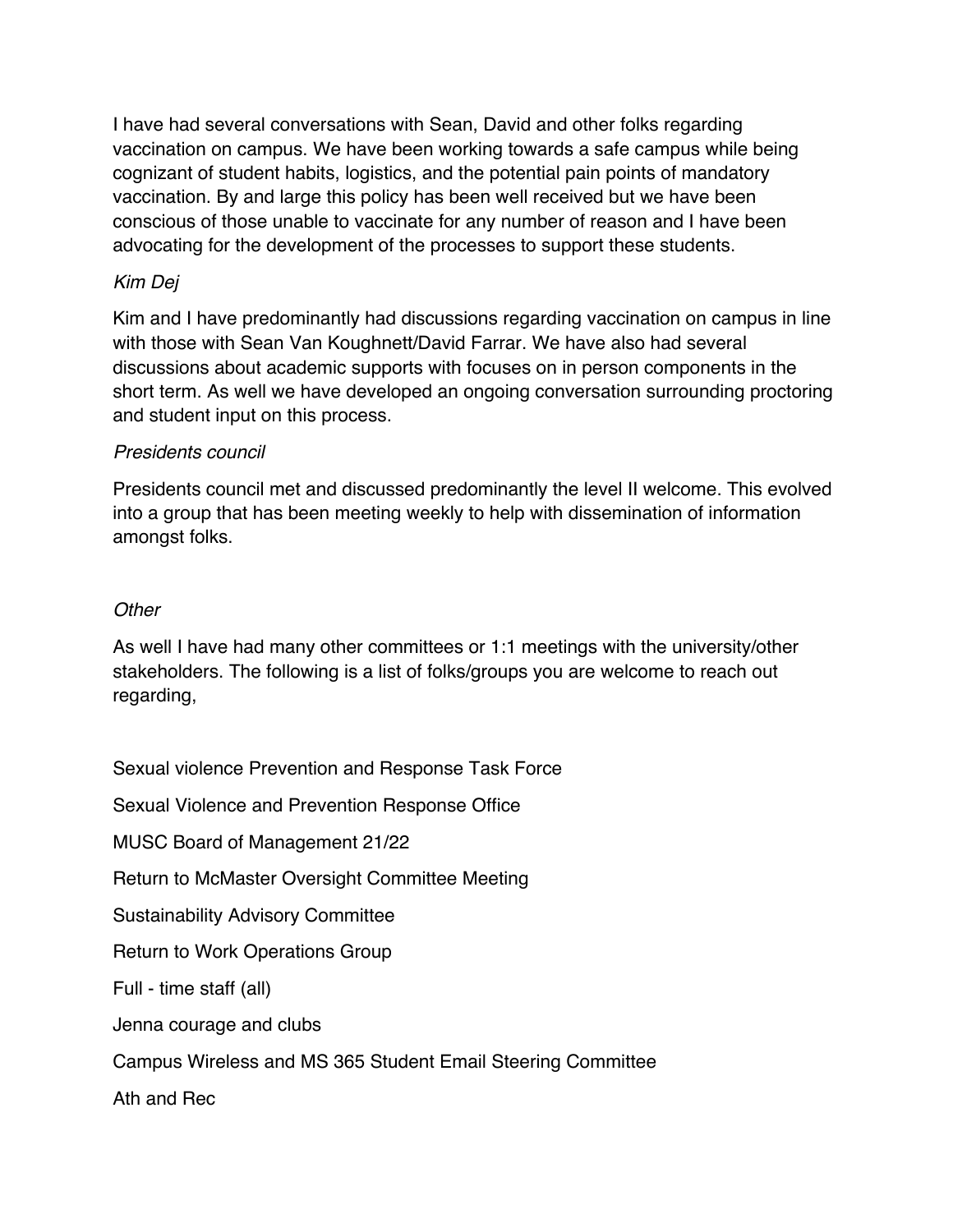UCRU

First Year Council

#### **Student housing survey**

The board and our comms department developed a survey which can be found here. This survey was a success and with the high number of students planning to be in area we created the Hamilton Legal Clinic event highlighted below.

#### **Hamilton legal clinic**

At this event created with AVP MA Mymoon, and SRA member Fraser McCauley, we facilitated legal advice on the landlord tenant board with the help of the Hamilton Legal Clinic as presenters. As well we shared useful tools and tips for living on your own. These are being shared across socials for students to access as needed.

#### **Undergraduates of Canadian Research-Intensive Universities (UCRU)**

#### *UCRU Governance*

We are continuing our review of our elections policy, as well as several other governing policies.

#### *UCRU Advocacy Committee*

I had drafted a letter on indigenous student needs highlighting the lack of action regarding specific parts of the TRC. Advocacy committee reviewed this draft and we have sent it out to several pertinent members of parliament (ministers relating to indigeneity and equality).

#### **Current Challenges**

Welcome week has been a fair headache for many folks from the student leadership side between faculty societies and the MSU. The BOD will be having discussions with SSC in near future on how we can better navigate this process so it is more accessible to folks working on their first welcome week.

I wish you all the best with the start of the fall semester,